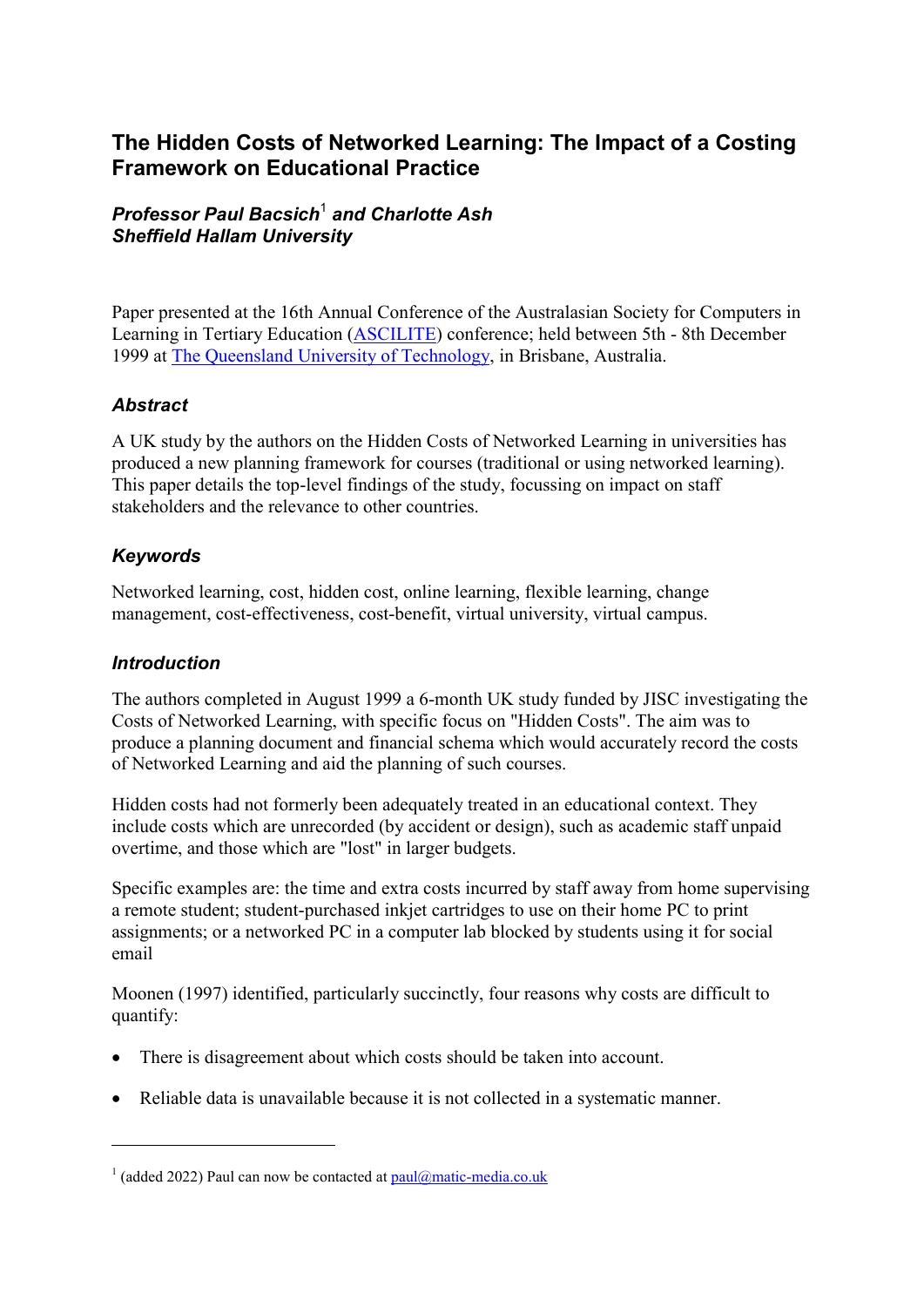- Recorded costs are unstable and evolving.
- Some data is perceived as confidential and is not publicly available.

In order for our project to succeed these barriers had to be surmounted. However, we found another barrier: each previous costings approach used a different vocabulary - these have to be "uniformised" before they can be analysed.

Our study has come at a crucial moment in the UK. There has been much concern from funders of Higher Education about how funding is spent and how the quality of teaching and learning can be maintained while student numbers steadily increase, as the proportion of Lifelong Learning students grows, and funding per student decreases. In particular the Funding Councils commissioned a report from the Joint Costings and Pricing Steering Group (JCPSG 199b), which builds upon the KPMG (1997) work.

# *A note on terminology*

We take the phrase 'Networked Learning' to be synonymous with 'Online Learning', 'Technology Enhanced Learning', etc.

# *Methodology*

Our methodology had four main components:

- a detailed literature review of over 100 sources;
- a sectoral survey to gain an overview of the extent of Networked Learning in UK universities and the costing issues raised;
- case studies based on interviews of key staff at seven universities; and
- a small survey of the student-perceived costs of Networked Learning.

### *Conclusions from the process*

### *Top-level conclusion*

In order to understand the "true" costs of Networked Learning, the only way forward is to have a framework using which one can understand the costs of teaching and learning, subsumed within the costs of universities, subsumed within the costs falling on all stakeholders.

### *Literature search*

Earlier UK work on costing innovative learning systems in Higher Education was found to be of little use. Work on costs of IT in HE was more helpful. Some "whole campus" costing models (Jewett 1998) were intellectually stimulating but of little practical value. General costing work, such as the KPMG Costings Guidelines (KPMG 1997) and the JCPSG tutorial (1999a) was very helpful. The Flashlight work (Ehrmann 1999) on costing was very relevant, even though the conceptual structure and vocabulary was very US-based. The literature from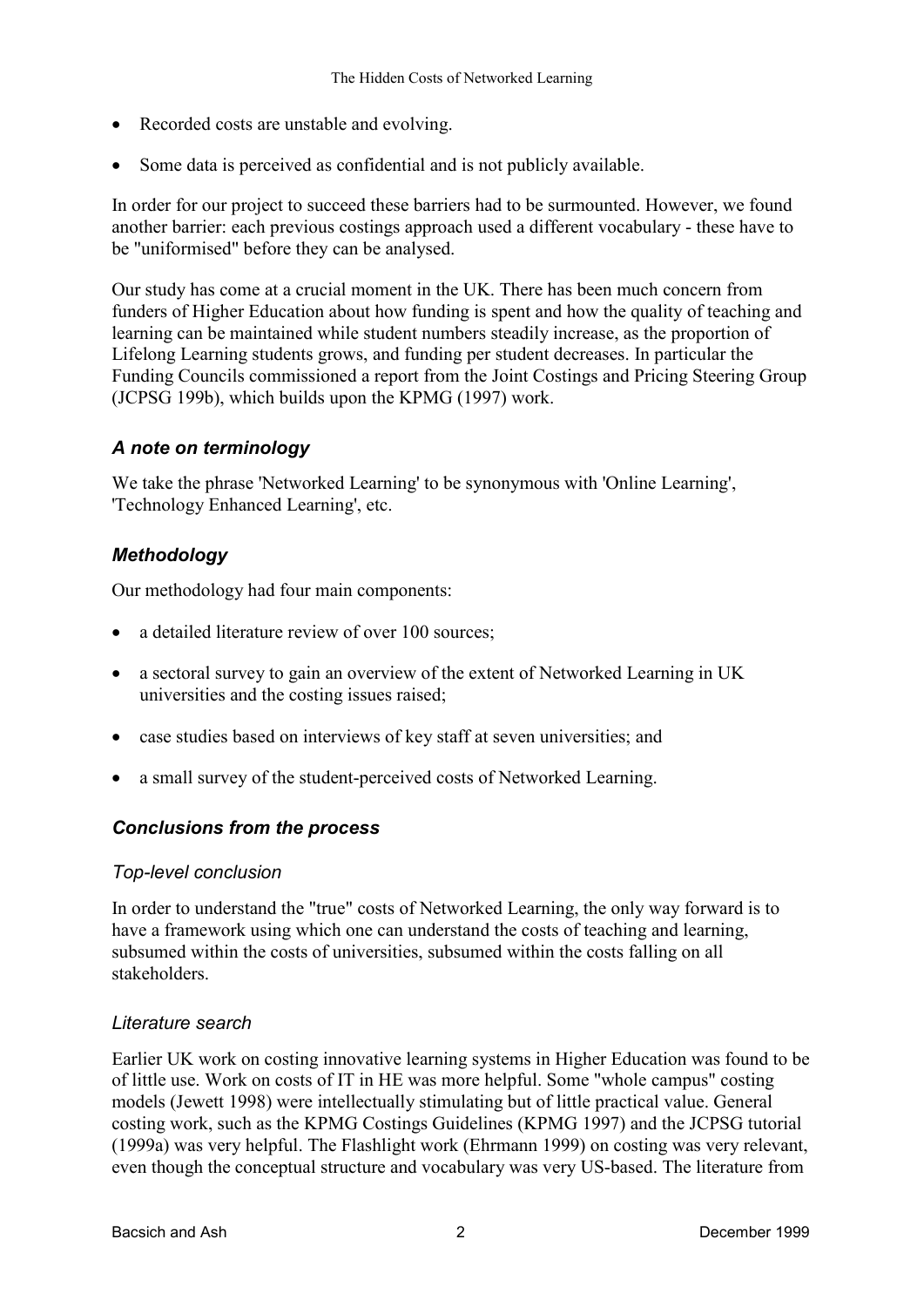the training field (Crabb 1990; Hunt & Clarke 1997) is highly relevant to the issues for universities.

### *Sectoral survey*

The sectoral survey established that the costs of Networked Learning (overt and hidden) are little considered at present. There is no accepted approach towards what should be costed and how it should be done. Costing at an "activities" level was not done at present but was generally accepted as something that would need to be done in the near future - but under what categories, at what level and by which methodology remained unclear.

### *Case Studies*

From the survey returns six universities were chosen to represent the sector, plus Sheffield Hallam University. These universities were at varying stages of introducing innovative learning systems and represented both old and new universities across the country. The Study Team interviewed senior level managers down to working academics over a two-day period.

We found that where Networked Learning is taking place, it is mainly instigated and delivered by a small number of enthusiasts. Networked Learning is becoming more widely accepted by students and more utilised by staff. In most cases these small pockets of innovation in Teaching and Learning were beginning to influence other staff members. Universities are moving towards Networked Learning for very similar reasons, such as improving quality and access without increasing the costs to the university. On the whole the view was (in our view, an old-fashioned one) that Networked Learning has the potential to enhance the learning experience but only if embedded into existing paradigms not as a replacement of undergraduate teaching. However, cost analysis of Networked Learning is not currently on university agendas (although universities are aware that overall cost analysis is firmly on the Funding Councils' agendas).

# *Barriers*

# *Barriers to Networked Learning*

Despite a generally positive feeling, there were many forces said to be inhibiting the wider introduction of Networked Learning activities. Using Lewin's Force-field Analysis, of driving and restraining forces (Lewin 1951), we identified eight main restraining forces. Interestingly, none were directly to do with costing methods, but several were implicitly dependent on costing issues. For details see Ash and Bacsich (1999).

### *Barriers to costing*

A general move towards costing activities was thought to be a good idea. But both the survey and site visits confirmed that there are organisational barriers to accurate costing. The main ones are:

- the reluctance (from academics, management and administration) to consider any form of time sheet
- reluctance (from management) to acknowledge that staff work "overtime"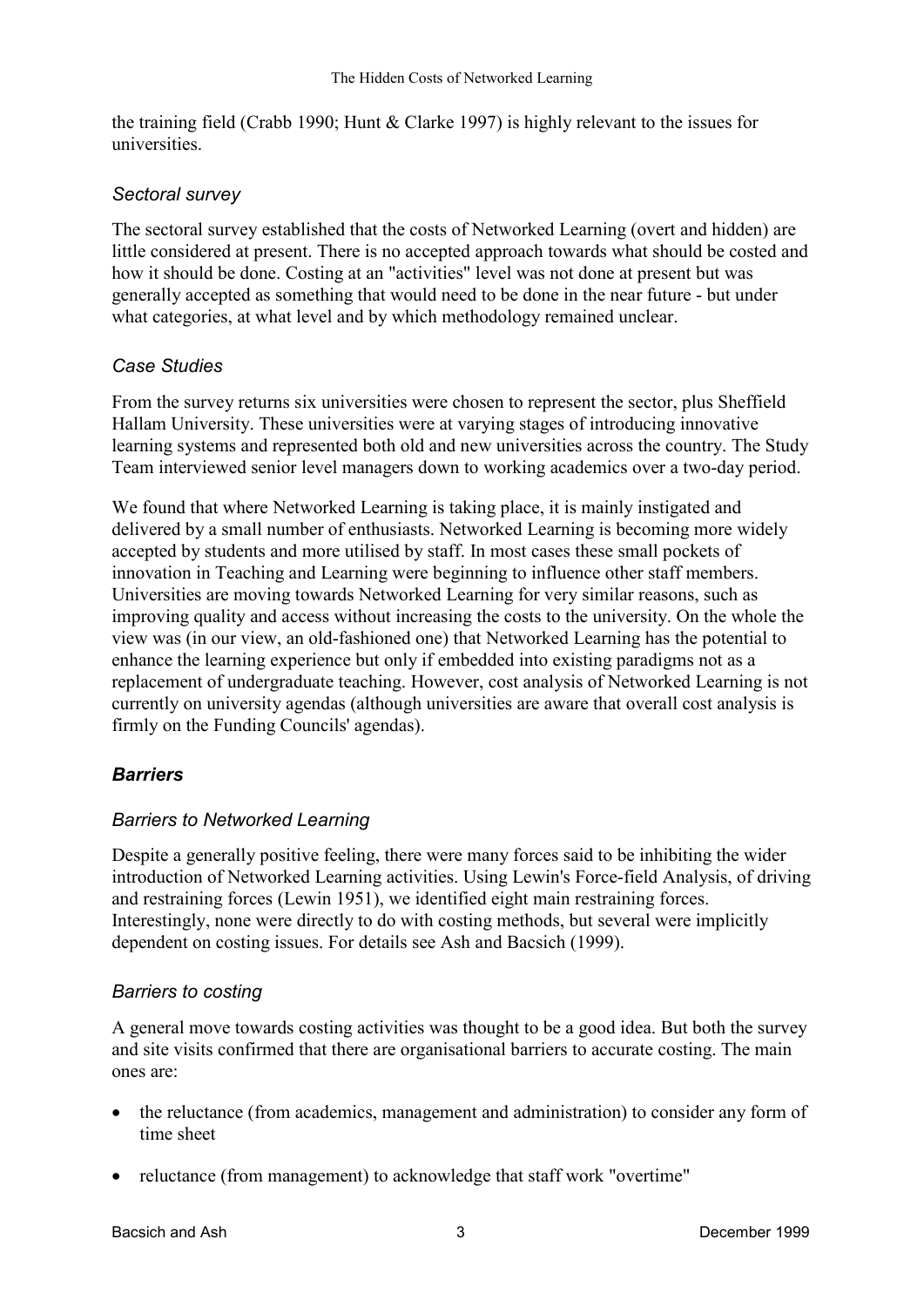- the inconsistency and non-granularity of internal accounting
- worries about Activity Based Costing all universities stated quite categorically that their financial regimes would not adapt to an Activity Based Costing framework (this was before the recent JCSPG report was released).

Three other smaller barriers raised were:

- "cost of costing" issue
- "cost of having done the costing" that is, once the costs were identified universities would be forced to deal with them and this in itself would be costly
- inhibition of innovation if costs become known "academics do not want to know how much their teaching costs".

The key, stated one Deputy Head of Finance, was to strike a balance and provide value for money, pointing out that a danger of such exercises was to know the "cost of everything and the value of nothing".

# *Planning Document and Financial Schema*

We have proposed (JISC 1999) a Planning Document and Financial Schema as follows:

- It can operate at the level of a whole university; a department or faculty; a course; or a unit (module) within a course.
- It takes account of the costs incurred (or saved) by the additional stakeholders in the learning process other than the university - in other words, it does not treat the university as a closed system. The three Primary Stakeholders are the University, Staff and Students.
- It is based on Activity Based Costing, now increasingly common in industry (Cokins 1996). Our approach follows KPMG (1997) work, with modifications in the light of Flashlight (Ehrmann 1999) and the distance education theorists, especially Rumble (1997).
- It takes account of the division of academic time into Research, Teaching and Other (including administration). There are some detailed issues on classification but in general terms we recommend following the guidelines from KPMG (1997) and JCPSG (1999b).
- It takes account of the Activities within the course development process and proposes a model for these, the 3-phase model, if there is no existing model relevant. The 3-phase Course Life Cycle model involves all stakeholders.
- It is flexible in terms of allocation of overheads, with an orientation to overheads based on actual usage rather than estimation.
- It requires some kind of recording of academic effort spent on activities. JCPSG (1999b) and the results of our survey outline some of the problems with this.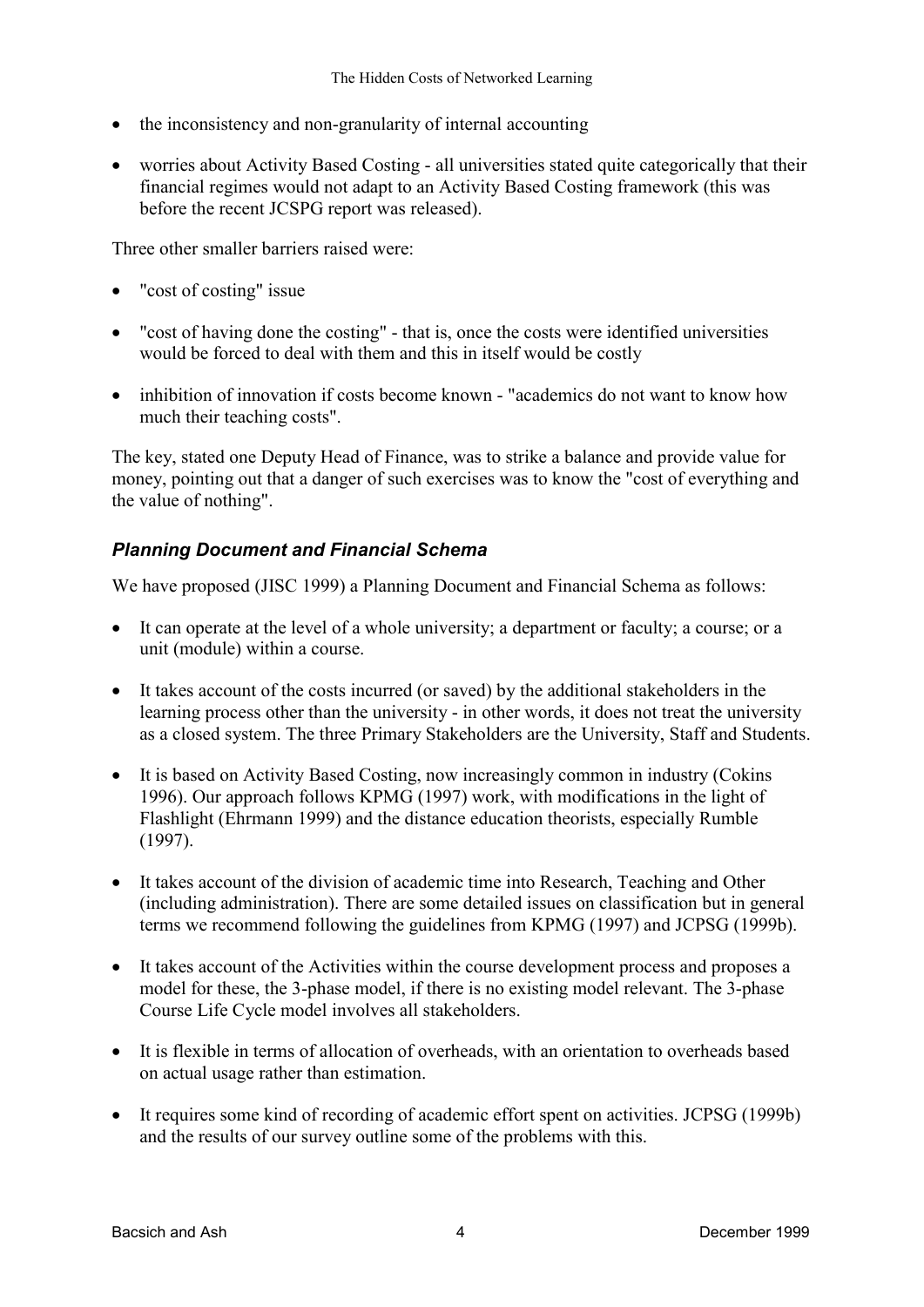• The planning aspects are based on HEFCE (1999) work, but with the vocabulary changed to reflect course development issues. Adapting the HEFCE text turns out to be quite easy.

### *Some caveats*

Though it is possible to propose the nucleus of a Planning Document and Financial Schema in six months, further development, consultation and testing will be needed to prove its viability and worth.

Conventional teaching and learning must also be costed by the same methodology as we have proposed, in order for comparisons of the costs and benefits to be drawn.

There is a need to locate and evaluate finance software suitable for the "new era" of Activity Based Costing in universities. Standard spreadsheets are not likely to cope with the complexity.

# *The Course Life Cycle model*

Where universities do not have their own course life cycle model, and few do, we recommend the adoption of the following 3-phase model:

- Planning & Development
- Production & Delivery
- Maintenance & Evaluation

This model evolved after much hard work and discussion on the number and sub-components of phases. It has been checked against the educational literature including Bates (1995) and Daniel (1996) and some test scenarios. It follows classic course planning frameworks from the distance education sector but also incorporates in a more visible way than usual in such literature the need for Quality Assurance and Course Maintenance.

To reassure the distance education theorists worried about dominance by the conventional sector, Table 1 gives an example of the model as it applies to distance education. The scenario is taken from the project's Final Report (JISC 1999).

### *Table 1 - Activity Based Model of a distance education course*

*Dr Birtwright is the Course Team Chair of the Course Team for the new Open University course on Post-Deconstructionism. This is a course with 8 TV programmes and an optional CD-ROM thanks to a generous US grant.*

| Phase                        | Types of task                                                                                                                                                                                                                                                                                                                  |
|------------------------------|--------------------------------------------------------------------------------------------------------------------------------------------------------------------------------------------------------------------------------------------------------------------------------------------------------------------------------|
| Planning $\&$<br>Development | (Team effort.) Review related work. Write course units and related print<br>material, work with BBC on TV programmes, acquire content for CD-<br>ROM. End up with an electronic master copy of all the course units,<br>videotapes of each TV programme, and 600 Mb of data on hard disc ready<br>to be pressed on the CD-ROM. |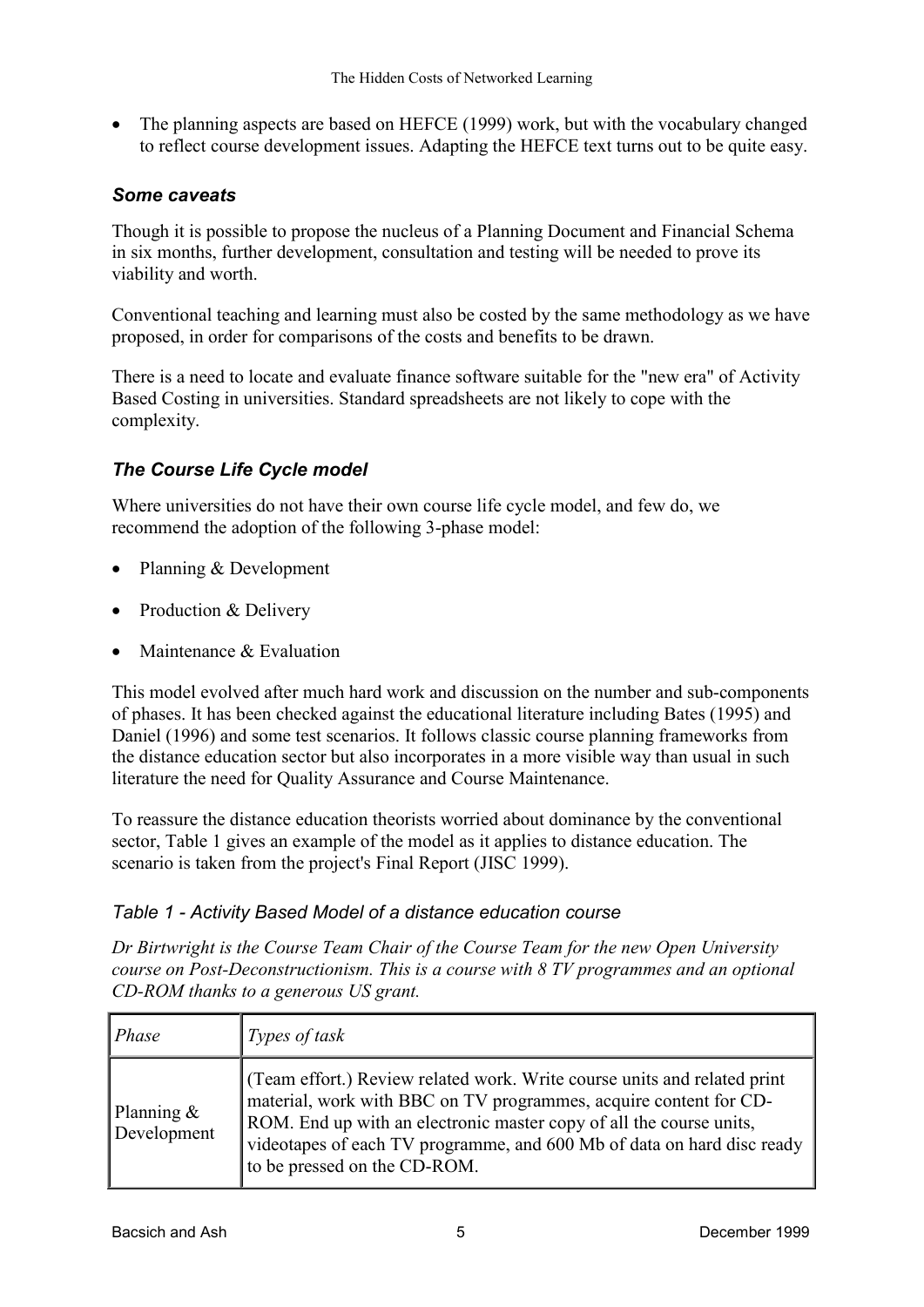| Production &                   | Print and post course units and all supplementary material. Broadcast the                                                                                                                                                                                                                   |
|--------------------------------|---------------------------------------------------------------------------------------------------------------------------------------------------------------------------------------------------------------------------------------------------------------------------------------------|
| Delivery                       | TV programmes, send CD-ROM to pressing plant and post to students.                                                                                                                                                                                                                          |
| Maintenance $\&$<br>Evaluation | US funders require a full evaluation by educational technologists. Online<br>version of the course must be delivered in two years time for global market<br>- must transform course material to Web format and set up computer<br>conferences, using the OU's existing conferencing system. |

# *Impact on stakeholders*

In this section we go beyond what was done in the JISC study and raise the issues of how the staff stakeholders in the Higher Education sector are likely to react to our proposals (which, at the time of writing, are not yet public). Views of students will be covered in other work.

### *Top management*

We can regard institutional views as coming from the top management that we interviewed -Pro-Vice Chancellors, Director of Computing, Head of the Library, etc.

Most interviewees believed that costing Networked Learning was a positive activity - they believed that more investment in this area was needed but were unwilling to fund this when the monies can so easily be spent elsewhere. A costing methodology would help to track the costs of learning, both conventional and innovative, and encourage the correct allocation of costs. It would make departments more aware of the costs of both conventional and networked approaches and allow departments to set their own agendas in this area.

However, top management felt that the lack of take-up of Networked Learning is not just to do with costing - more compelling pedagogical evidence for the benefits of Networked Learning was badly needed before strategic moves towards Networked Learning could be taken. Notwithstanding this, we expect top management to accept our approach, especially since it is so consistent with recent JCPSG and HEFCE proposals in the more general area of university finance and planning.

# *Academic staff*

The study has uncovered the costs being absorbed by academic staff, which were previously hidden. Staff consumables costs, overtime and development time were highlighted as issues in need of redress.

Staff interviewed said that considerable costs are off-loaded onto staff, most of whom have purchased a home computer, and regularly pay for Internet connect time and for colour printing consumables. Between 20% and 90% of staff were thought to have PCs at home and use them for work. The reasons given were to extend "working hours" to incorporate marking, the development of new materials, and general office administration, all of which were said to have increased dramatically over the years.

Time was considered to be a major cost item as far as staff were concerned. There was a lack of time for staff training and development of materials. There was also a lack of recognition that these were activities that needed extra time aside from current teaching and research.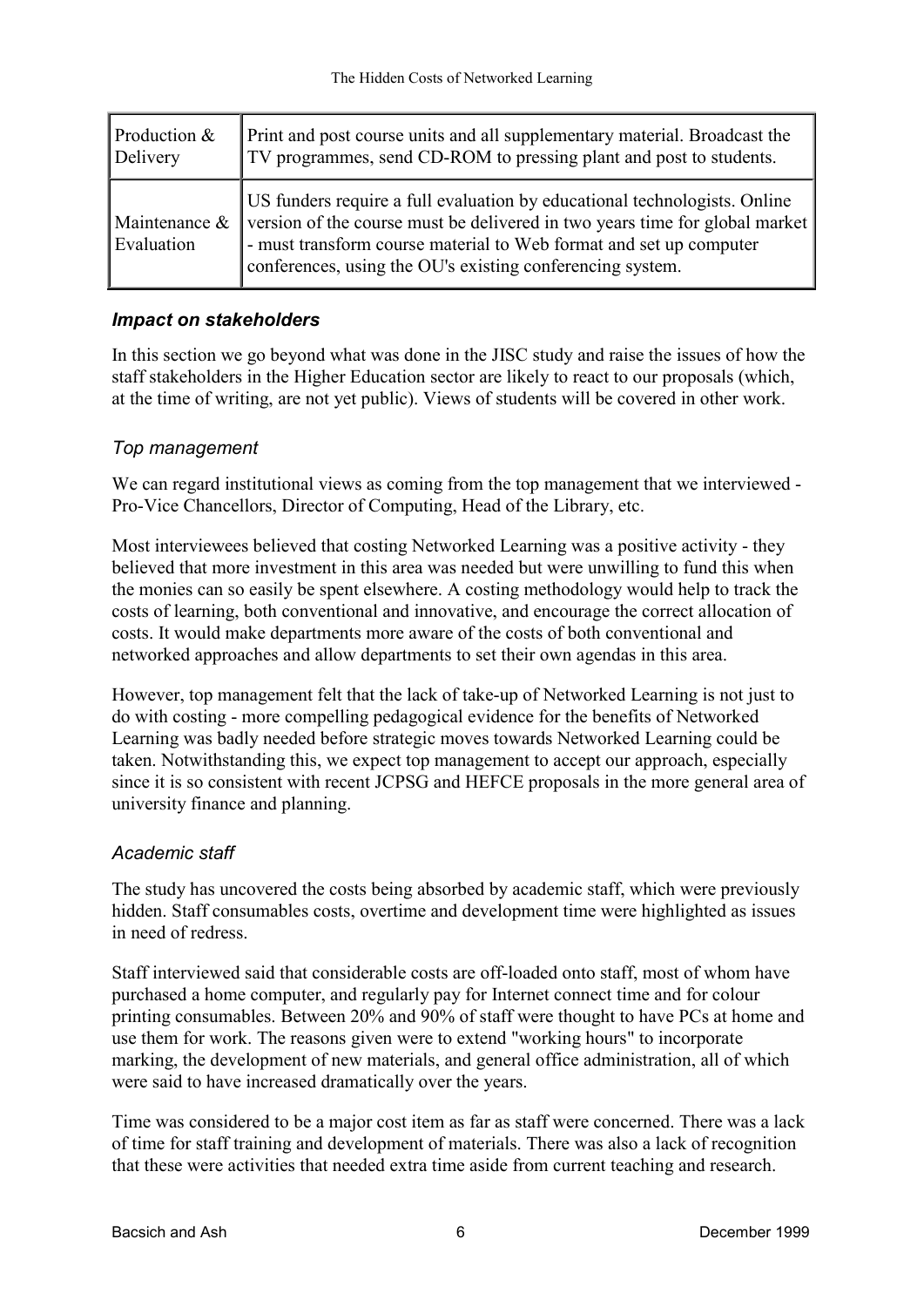Staff in one university were supposed to spend one third of their time on administration, teaching and research - but this allocation did not allow for the development of new materials whose use may save time in the future. Usually, staff time was costed only for commercial activities, and then generally under duress. Networked Learning had mostly been embarked upon with little consideration for the time needed to develop and then run courses.

We expect academic staff to support our conclusions in that they recognise the contribution staff make to institutional success over and above contracted hours of work. However we expect staff to be concerned about what they might regard as intrusive monitoring of their work in terms of "timesheets". Several of the issues are likely to attract the interest of unions, despite their lack of interest so far.

### *Academic management*

We expect Deans and Heads of Department to welcome our approach in that it may empower them to negotiate better with service departments over overheads. They are likely to be concerned about how to implement the time monitoring of academic staff that our system requires - they will need to find some acceptable way of recording academic effort on teaching and learning. Some departments with declining markets or lack of cost-effectiveness may resist seeing their business weaknesses exposed.

We have proposed using a planning approach still commonly thought to be suitable only for the justifying of new buildings and just possibly (by "advanced thinkers") for IT developments. It will take time for academic managers (and academics) to come to terms with the impact of our proposals on the "typical" course approval process, dominated still by educational and "quality" issues, not financial and technical ones.Academic managers will have to learn to use the tools that are (slowly) being used by administrators to solve more general financial and management problems. They will need to engage in a creative dialogue with administrators using a common vocabulary.

# *Service Departments (especially Library and Computing Service)*

We expect service departments to be concerned about moves towards charging for their facilities on a usage basis rather than by estimation. Already in the UK there has been concern about JISC charging universities for network traffic to the US, not just the general principle but also the specific method of usage-based charging.

### *Administration and finance staff*

In order to facilitate the necessary change in educators, the brunt of such additional work is likely to fall on administrators. A separate paper (Bacsich, 1999) covers this, but briefly, we see key impacts as follows on the main central departments:

Finance: handling greater co-ordination with Funding Councils and other institutions over costing issues, including in collaborative projects.

Planning: change managing the move towards a "finance-aware" model for planning courses which is much closer to that for buildings and IT than at present.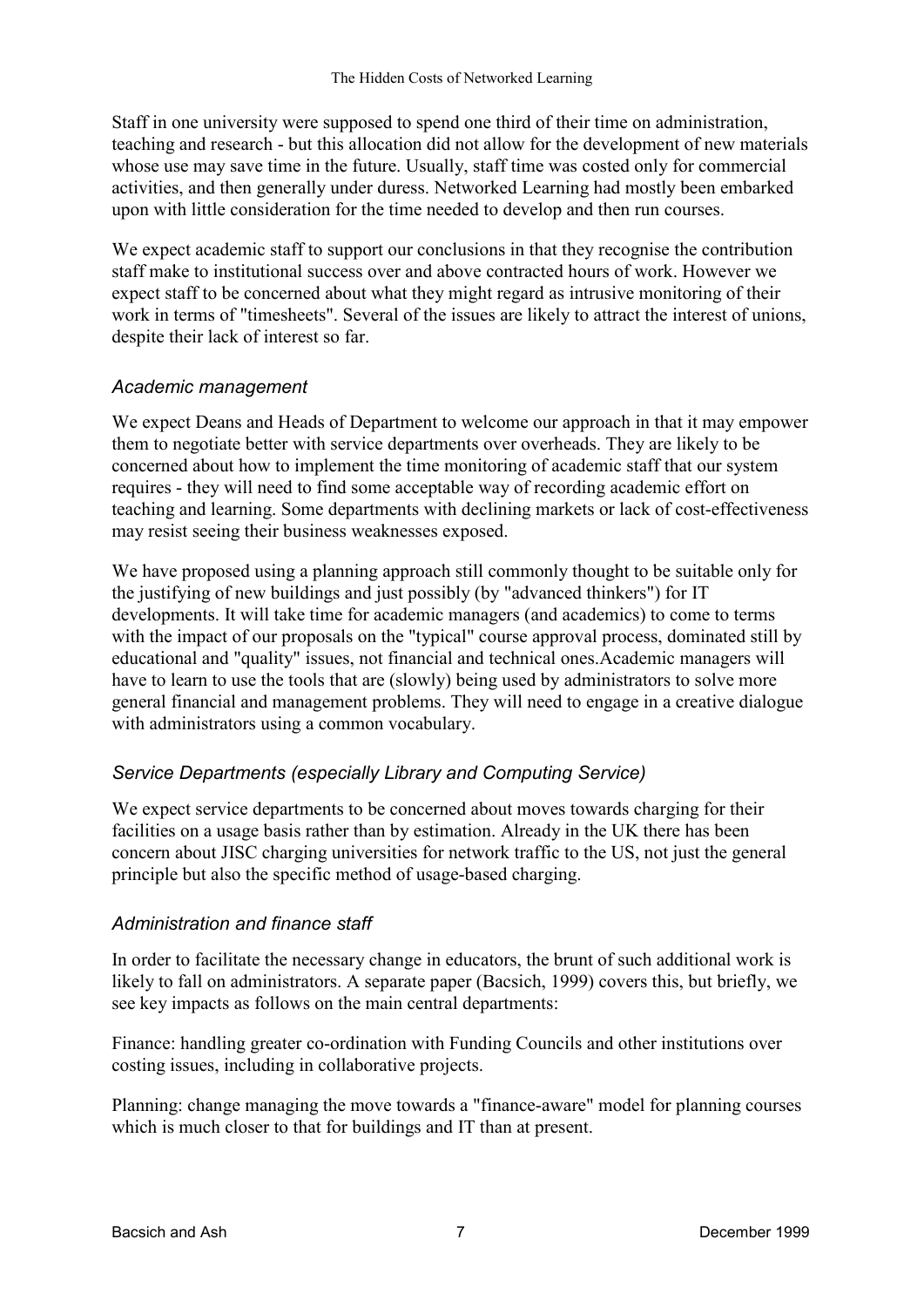Human Resources: more HR issues of academic workload, working hours, overtime, additional rewards, stress, home working, supply of university equipment for home use.

Student Services: managing the "customer expectation" issues of students paying more, implicitly not just explicitly, towards their own learning.

### *Students*

Students are a key stakeholder - our work has confirmed this. However, student issues are not the subject of this paper. Briefly, our student survey showed that there is a disjunct between student beliefs - in essence, students believe that Networked Learning increases costs to them - and student behaviour - that coming to campus (and the time and cost it takes) is less and less attractive. Students seem to believe that, and act as if, time has an opportunity cost to them - in other words, they now behave like trainees in industry. Students also undertake more paid work and their ownership of personal computers is higher than generally recognised.

The NUS (1999) survey stated that the average student spends £89 on computer software and hardware per annum - our survey gave similar results; with the main justification being student fear that marks would be lost if assignments were not typed.

We would expect students, and student unions, to support the conclusions of our study.

# *Further work*

Among the follow-on studies we propose, one of the most interesting is the development of a joint approach with countries such as Australia with an approach to HE similar to the UK. This could be based on existing collaboration and expertise including Alexander (1998). The main issues to be looked at would in our view be on "harmonisation":

- concepts and vocabulary see Ehrmann (1999) for a US-centric view
- course life cycle development models
- financial categories as defined by Funding Councils
- activity breakdown of academic effort, in particular what is "teaching"?

Tables 2 and 3 show US-UK comparisons (JISC 1999).

| Table 2 - UK-US comparison of academic activities |  |  |  |
|---------------------------------------------------|--|--|--|
|---------------------------------------------------|--|--|--|

| UK - KPMG                                                         | $\big  \textit{US} - \textit{Flashlight} \big $ |
|-------------------------------------------------------------------|-------------------------------------------------|
| teaching, including main course<br>undergraduate and postgraduate | teaching                                        |
| research, including grants,<br>contracts and general research     | research/scholarship, professional<br>growth    |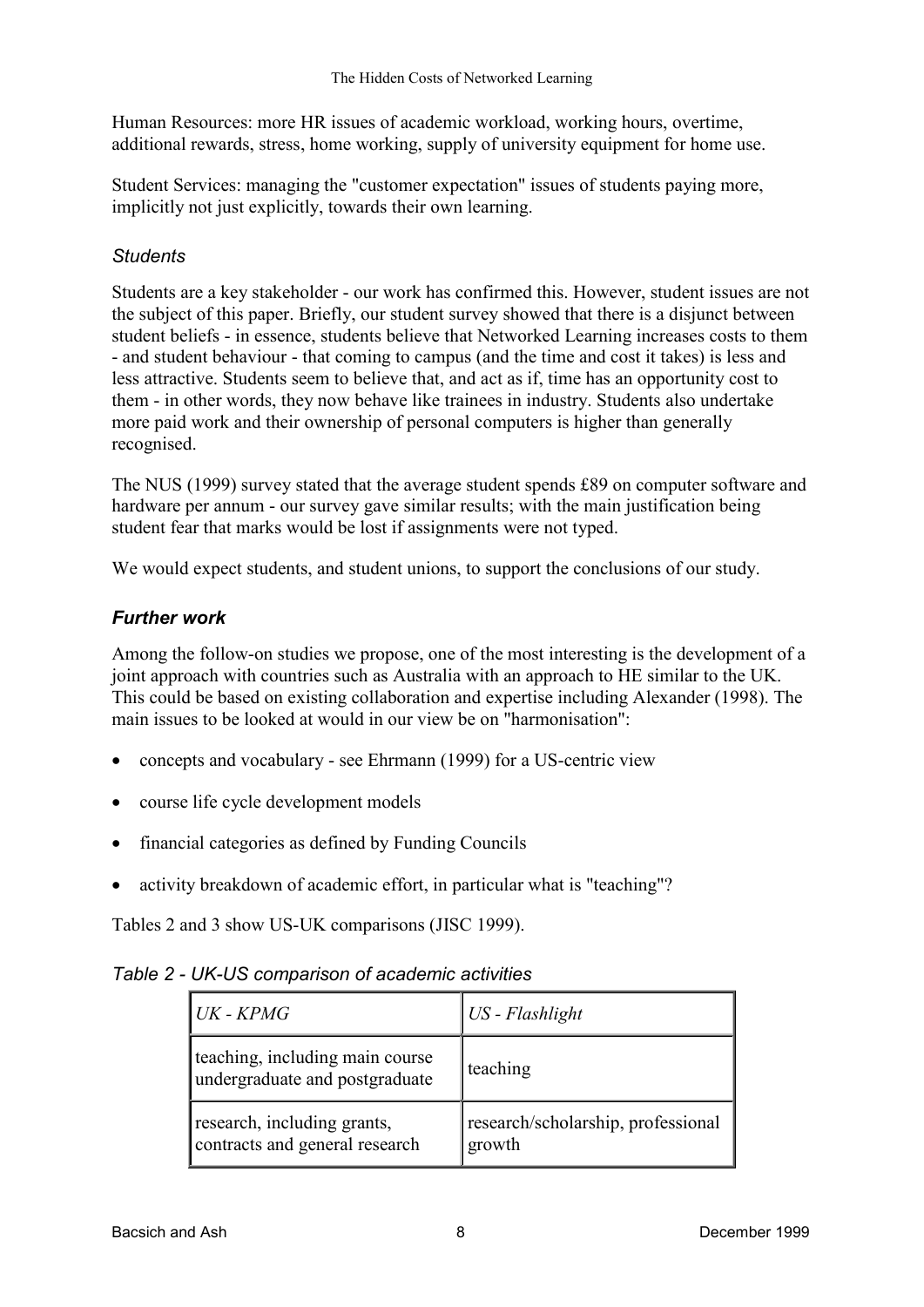| other service activities including<br>short courses and consultancy | consulting/freelance work (in the<br>UK, freelance work would not<br>usually be done within "work"<br>time") |
|---------------------------------------------------------------------|--------------------------------------------------------------------------------------------------------------|
| department administration and<br>other professional activities      | administration<br>other                                                                                      |
| faculty administration - and<br>university administration           | administration                                                                                               |

*Table 3 - UK-US comparison of budget categories in a typical university* 

| UK - after HEFCE         | US - Flashlight                                                         |
|--------------------------|-------------------------------------------------------------------------|
| Staff costs              | compensation (employee salaries)<br>and benefits)                       |
| Depreciation             | Hidden Costs (depreciation)                                             |
| Other operating expenses | Direct, Non-Personnel Services<br>(e.g. consumables)                    |
| Overhead                 | Hidden Costs (not depreciation) -<br>buildings costs and utilities etc. |

# *Acknowledgements*

The authors are grateful for funding from the Committee on Awareness, Liaison and Training of JISC (the Joint Information Systems Committee of the UK Higher Education and Research Funding Councils) and from Sheffield Hallam University. They would also like to thank their project staff and many staff across the UK Higher Education sector who participated in the work.

# *References*

Alexander, S., Mckenzie, J. and Geissinger, H. (1998), **An Evaluation of Information Technology Projects for University Learning**, Committee for University Teaching and Staff Development (CUTSD), Australia.

Ash, C.A. and Bacsich, P.D. (1999), **UK Higher Education Institutions - How Flexible, How Virtual, How Soon?**, in Abstracts for Online Educa 1999, November 1999, ICEF, Berlin. See: [http://www.shu.ac.uk/virtual\\_campus/cnl/papers/educa99.htm](http://www.shu.ac.uk/virtual_campus/cnl/papers/educa99.htm)

Bacsich, P. D. (1999), **The hidden costs of Networked Learning - the consequences for university administrators**, Paper presented at International Meeting of University Administrators, September 1999, Edinburgh. See: [http://www.shu.ac.uk/virtual\\_campus/cnl/papers/imua99.htm](http://www.shu.ac.uk/virtual_campus/cnl/papers/imua99.htm)